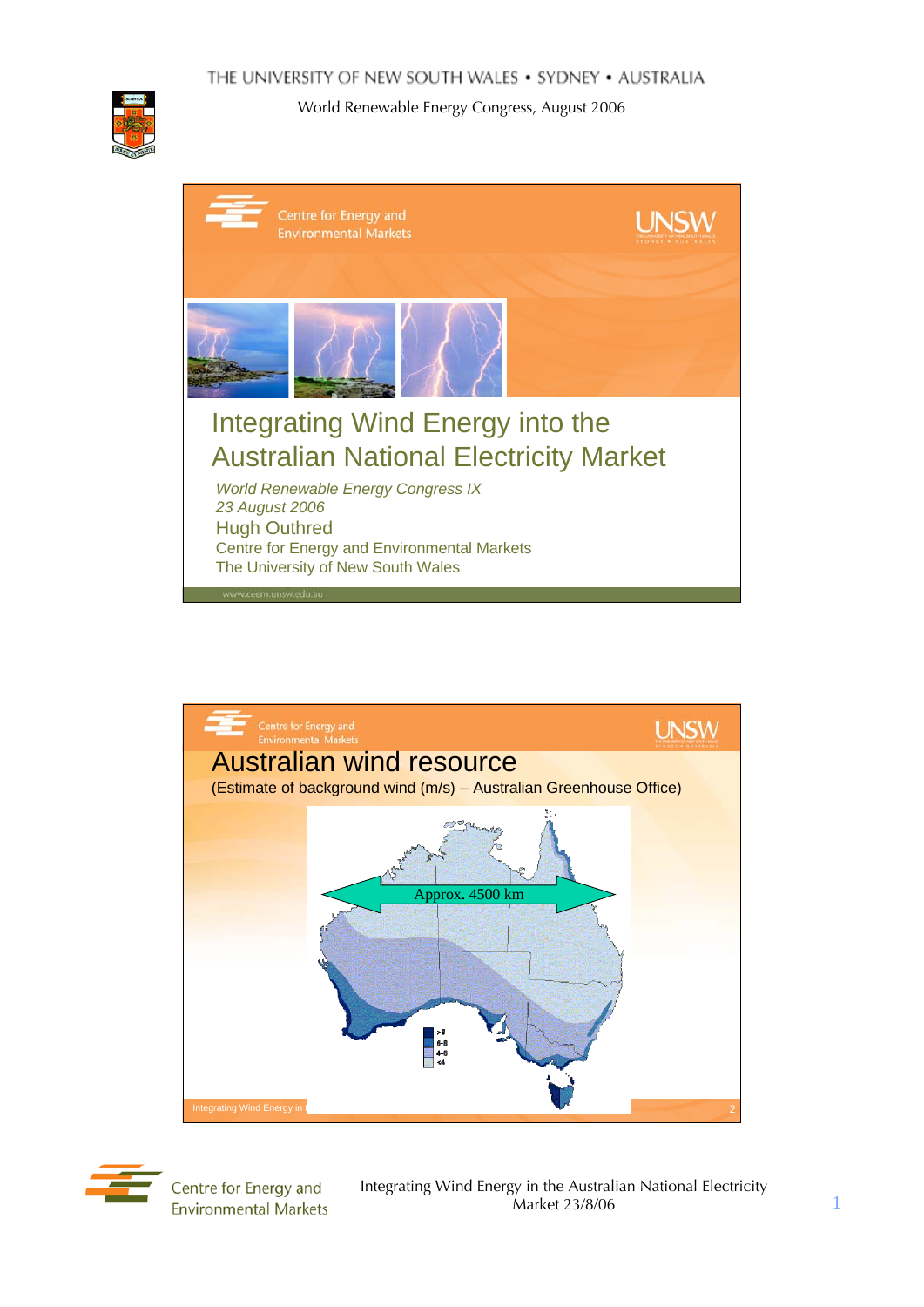







Centre for Energy and **Environmental Markets**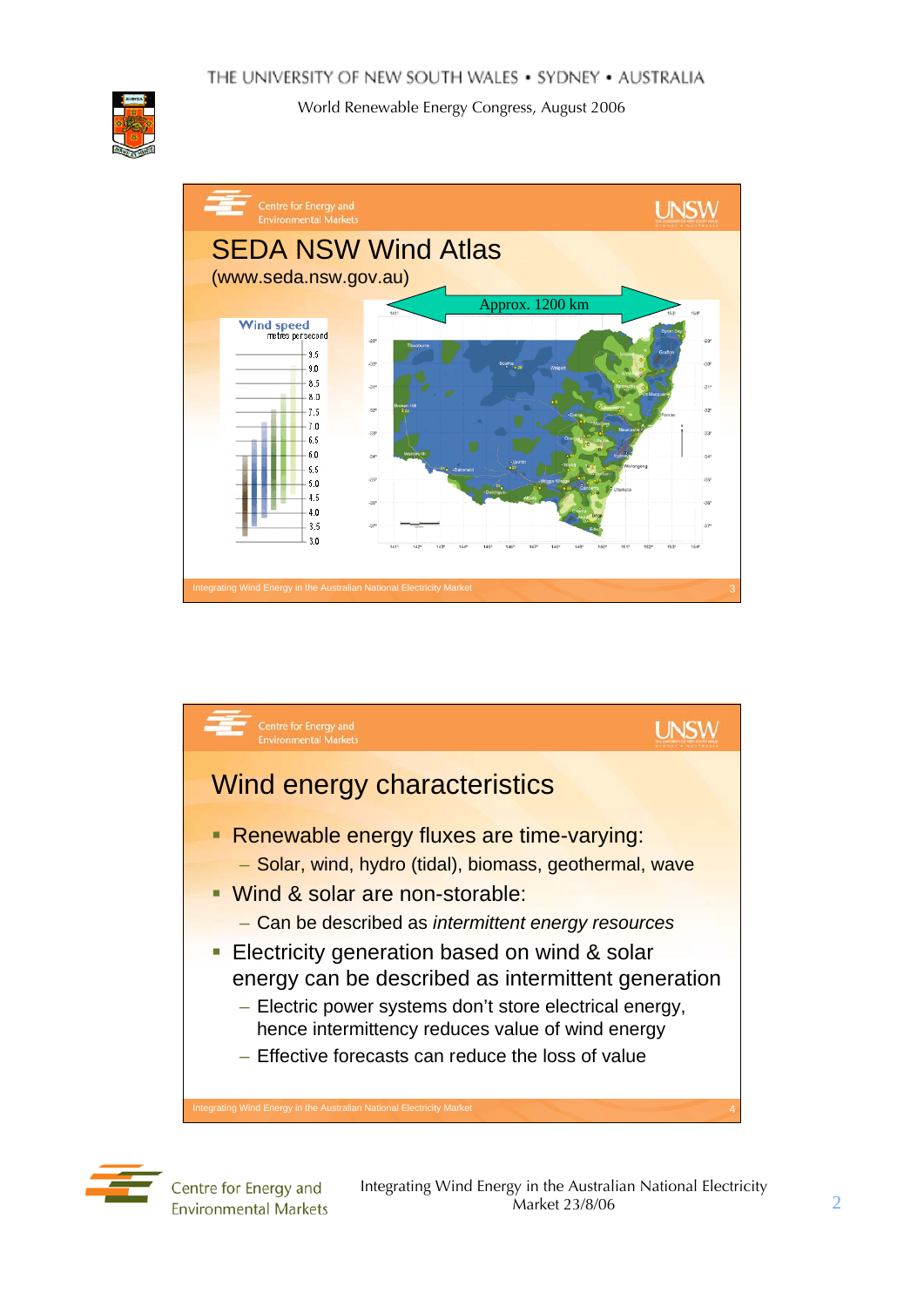



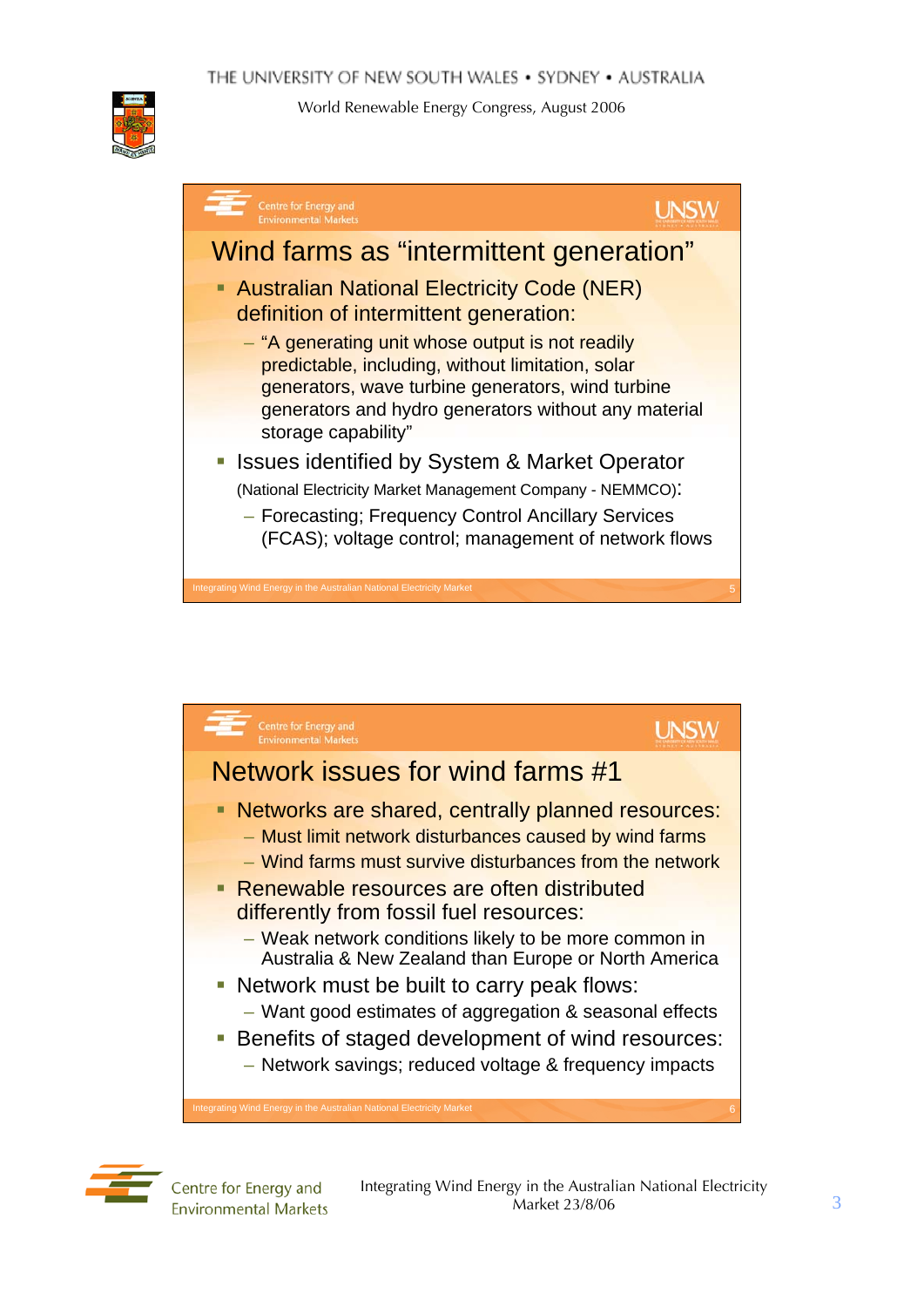







Centre for Energy and **Environmental Markets**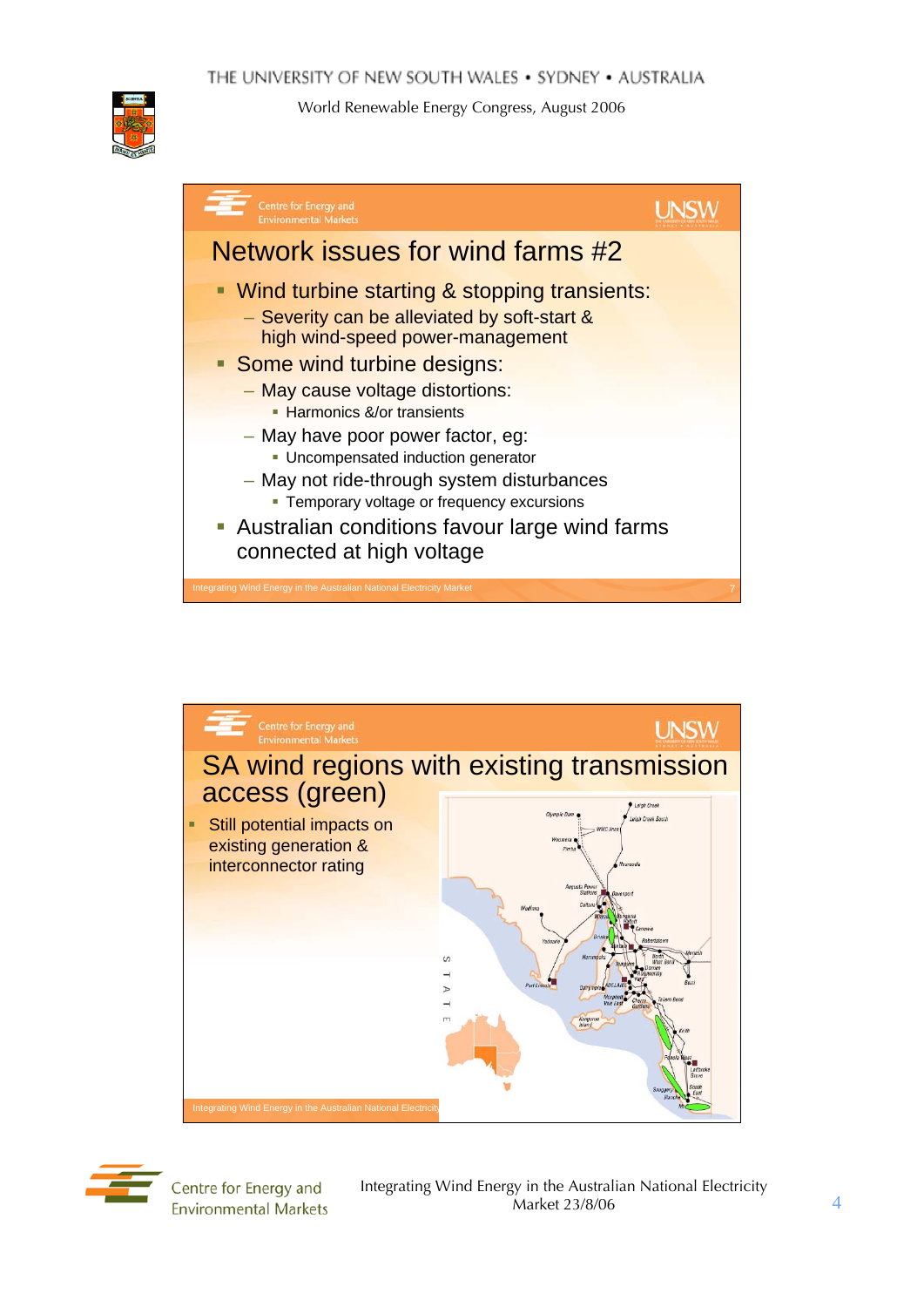







Centre for Energy and **Environmental Markets**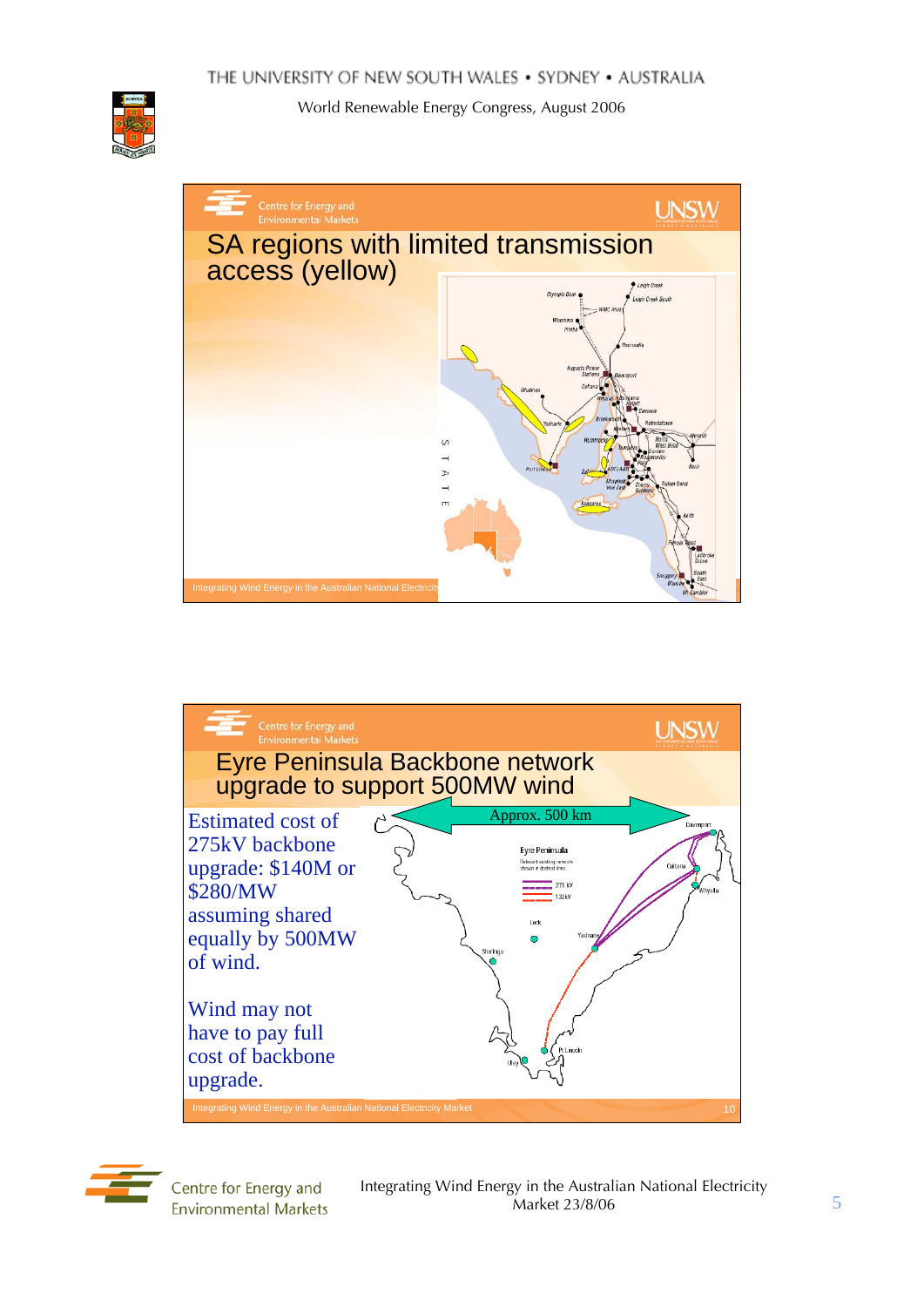







Centre for Energy and **Environmental Markets**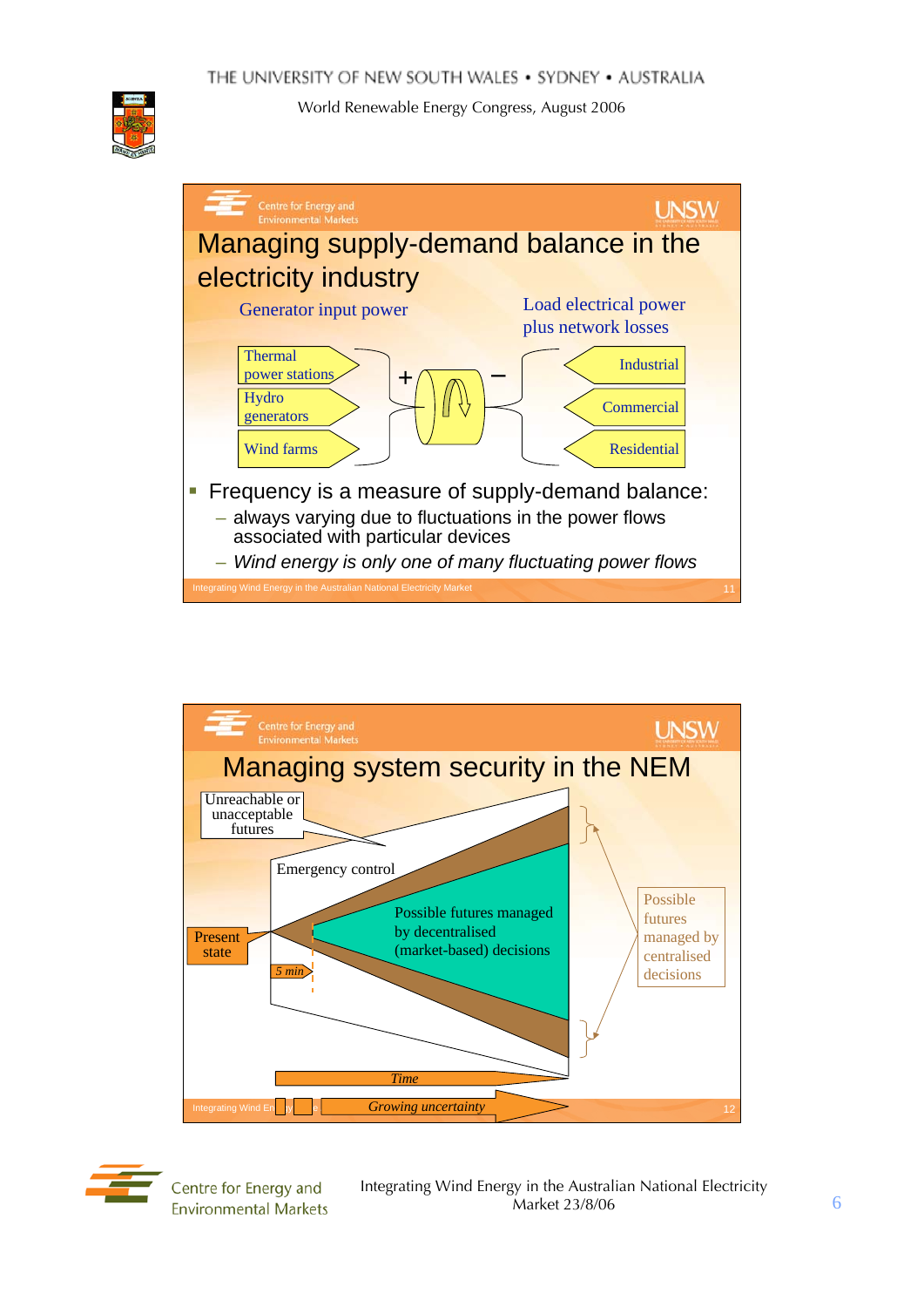

| <b>Centre for Energy and</b><br><b>Environmental Markets</b>                                                                                                                                                                                           |
|--------------------------------------------------------------------------------------------------------------------------------------------------------------------------------------------------------------------------------------------------------|
| <b>NEMMCO concerns about wind energy</b><br>(NEMMCO, 2003)                                                                                                                                                                                             |
| • Frequency control in normal operation:<br>- Frequency regulating service costs ~5 \$/MWH<br>• Security control - largest single contingency<br>- Will wind farms ride-through disturbances?                                                          |
| • Interconnection flow fluctuations:<br>- Exceeding flow limit may cause high spot price<br>• Forecast errors due to wind resource uncertainty:<br>- Five minute dispatch forecast (spot price)<br>- Pre-dispatch & longer term (PASA & SOO) forecasts |
| ntegrating Wind Energy in the Australian National Electricity Market<br>13                                                                                                                                                                             |





Centre for Energy and **Environmental Markets**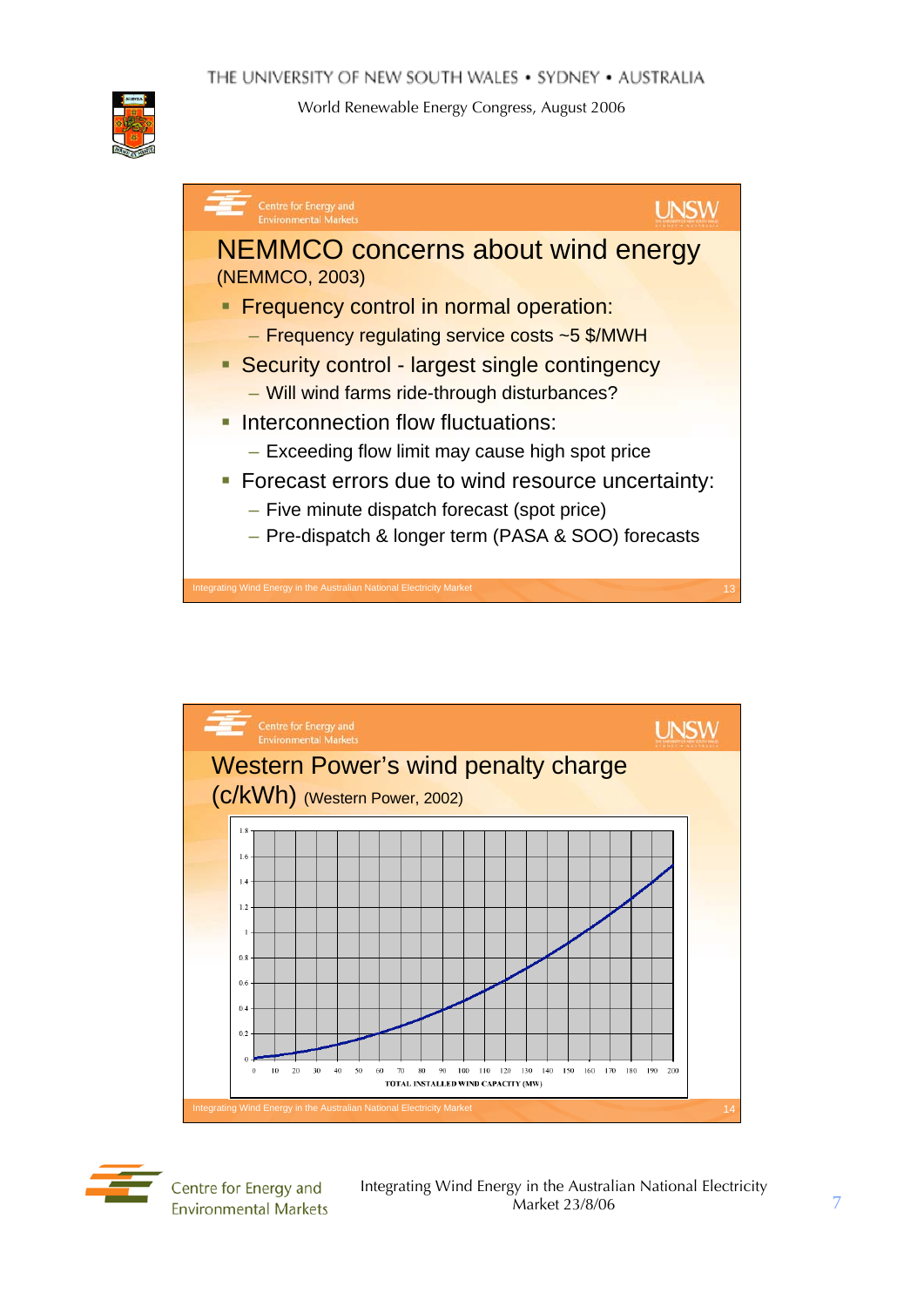







Centre for Energy and **Environmental Markets**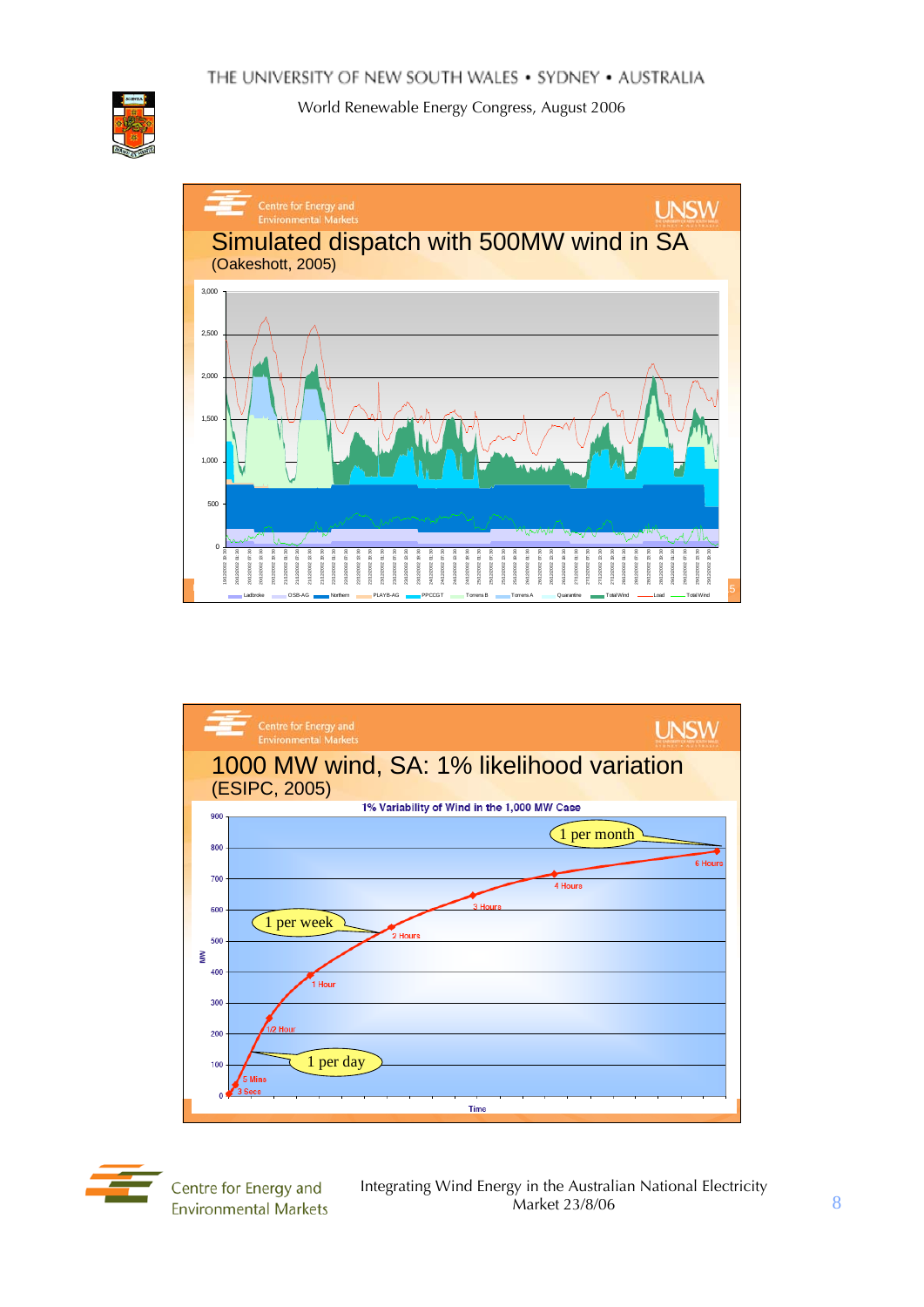







Centre for Energy and **Environmental Markets**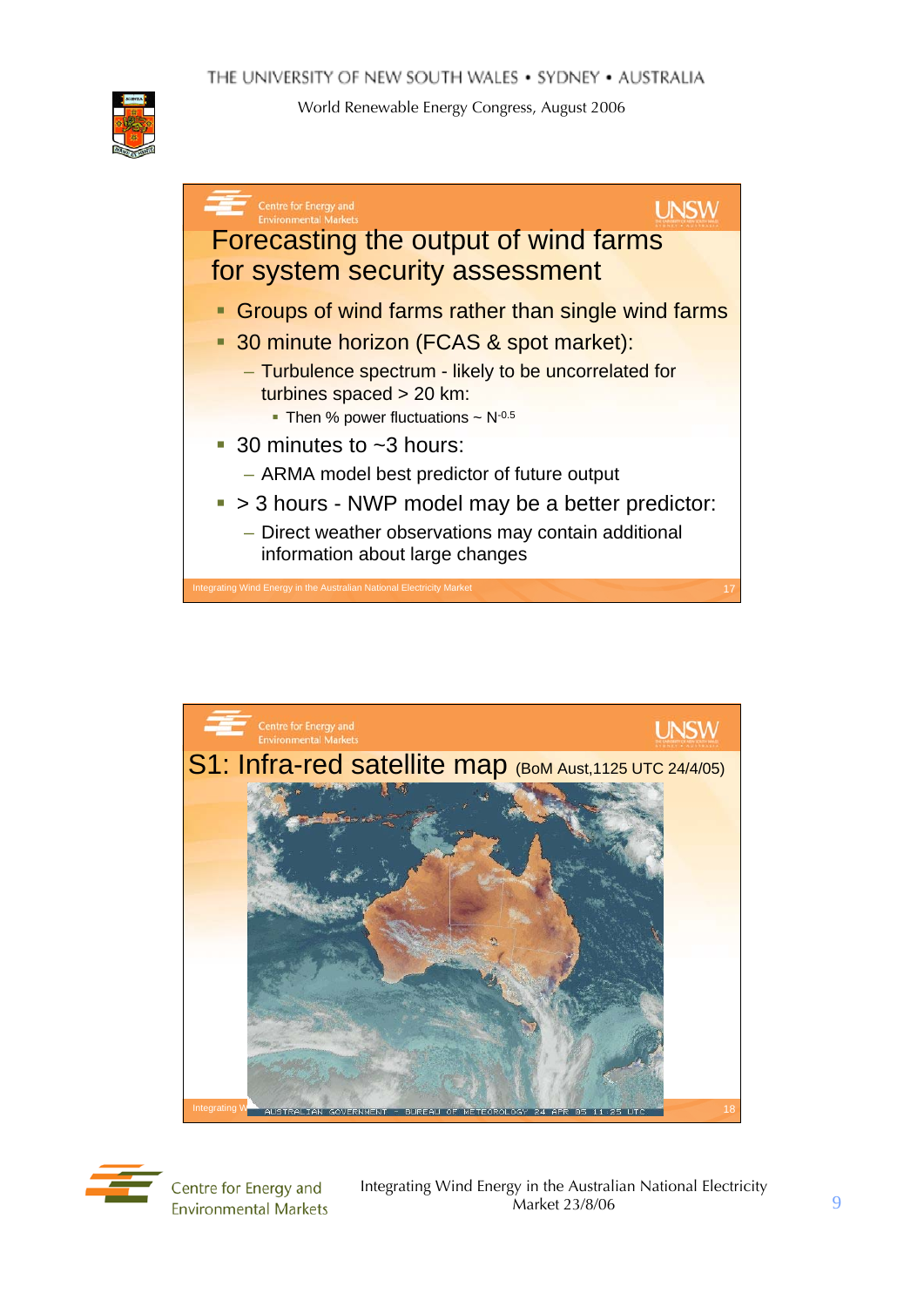

| Centre for Energy and<br><b>Environmental Markets</b>                                                                            |          |            |      |             |     |           |      |  |
|----------------------------------------------------------------------------------------------------------------------------------|----------|------------|------|-------------|-----|-----------|------|--|
| <b>Comparing AusWEA forecast (www.auswea.com.au)</b><br>& readily acceptable (RA) wind capacity for Australia<br>(Outhred, 2004) |          |            |      |             |     |           |      |  |
|                                                                                                                                  | Qld      | <b>NSW</b> | Vic  | <b>SA</b>   | Tas | <b>WA</b> | Aus  |  |
| Inst<br><b>MW</b>                                                                                                                | 13       | 17         | 92   | 400         | 67  | 29        | 610  |  |
| App<br><b>MW</b>                                                                                                                 | $\Omega$ | 62         | 207  | 800         | 220 | 67        | 1320 |  |
| Total<br><b>MW</b>                                                                                                               | 13       | 80         | 300  | <i>1200</i> | 280 | 100       | 1930 |  |
| <b>RA</b><br><b>MW</b>                                                                                                           | 2100     | 3100       | 2200 | 500         | 500 | 500       | 8900 |  |





Centre for Energy and **Environmental Markets**